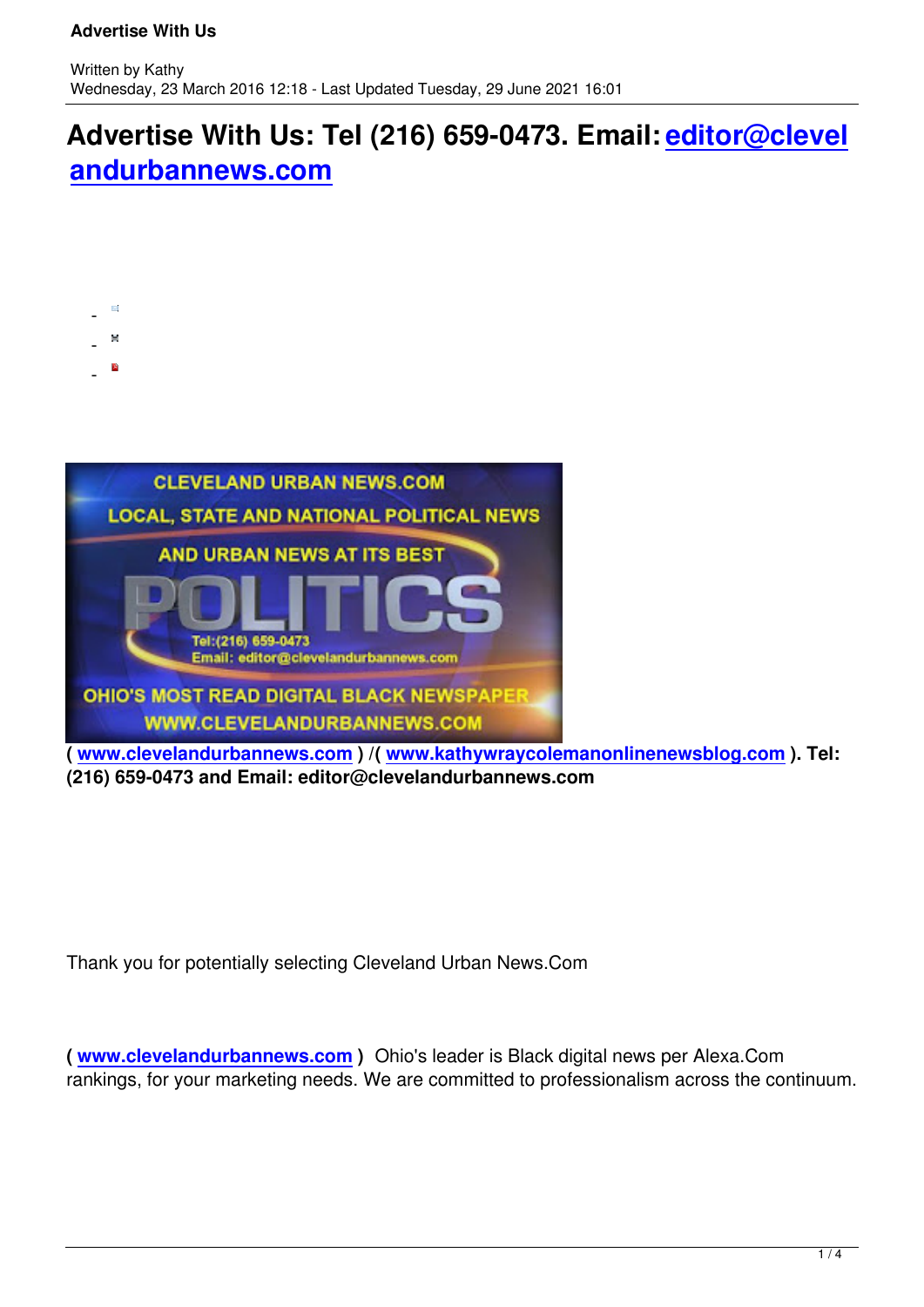We are the most read digital Black and alternative digital newspaper in Ohio, our website and blog together, and per Alexa.com. We can help you reach a segment of Black readers and consumers and others not normally accessible to mainstream media venues on the web, and we have a cross section of readers across racial, gender and socioeconomic lines. Our many online articles, more than 5,000 of them at our newspaper website and blog, include a one-on-one interview with former president Barack Obama when he was campaigning in the state of Ohio for president and with Kama Harris, now the nation's vice president

Advertising is placed at **( www.clevelandurbannews.com )**and on our blog (The Kathy Wray Coleman Online News Blog.Com, the second most read digital Black newspaper in Ohio, also per Alexa.Com rankings. **( www.ka**

**thywraycolemanonline[newsblog.com](http://www.clevelandurbannews.com/)**

**)**

. Additionally, we will do an email blast to our many email recipients and will promote y[our ad or](http://www.kathywraycolemanonlinenewsblog.com/) [ads on Twitter and Facebook, where we](http://www.kathywraycolemanonlinenewsblog.com/) have over 4,900 friends.

Standard ads are 350 by 350 on **( www.clevelandurbannews.com )** and 600 by 300,

**SAMPLE ADS ARE LISTED BELOW**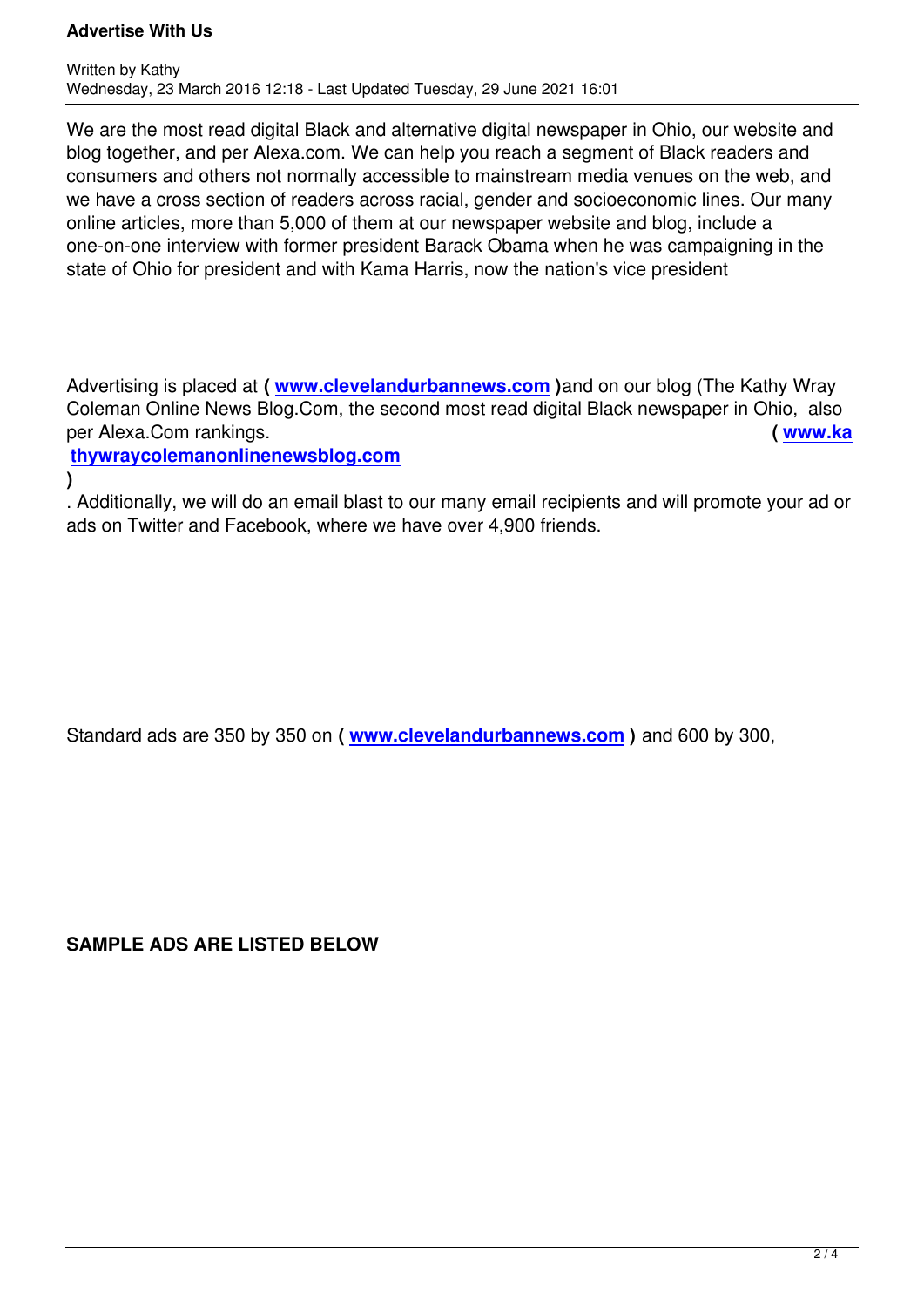



A Cleveland Democrat, and an endorsed Democrat, re- elect State Representative John Barnes Jr. V